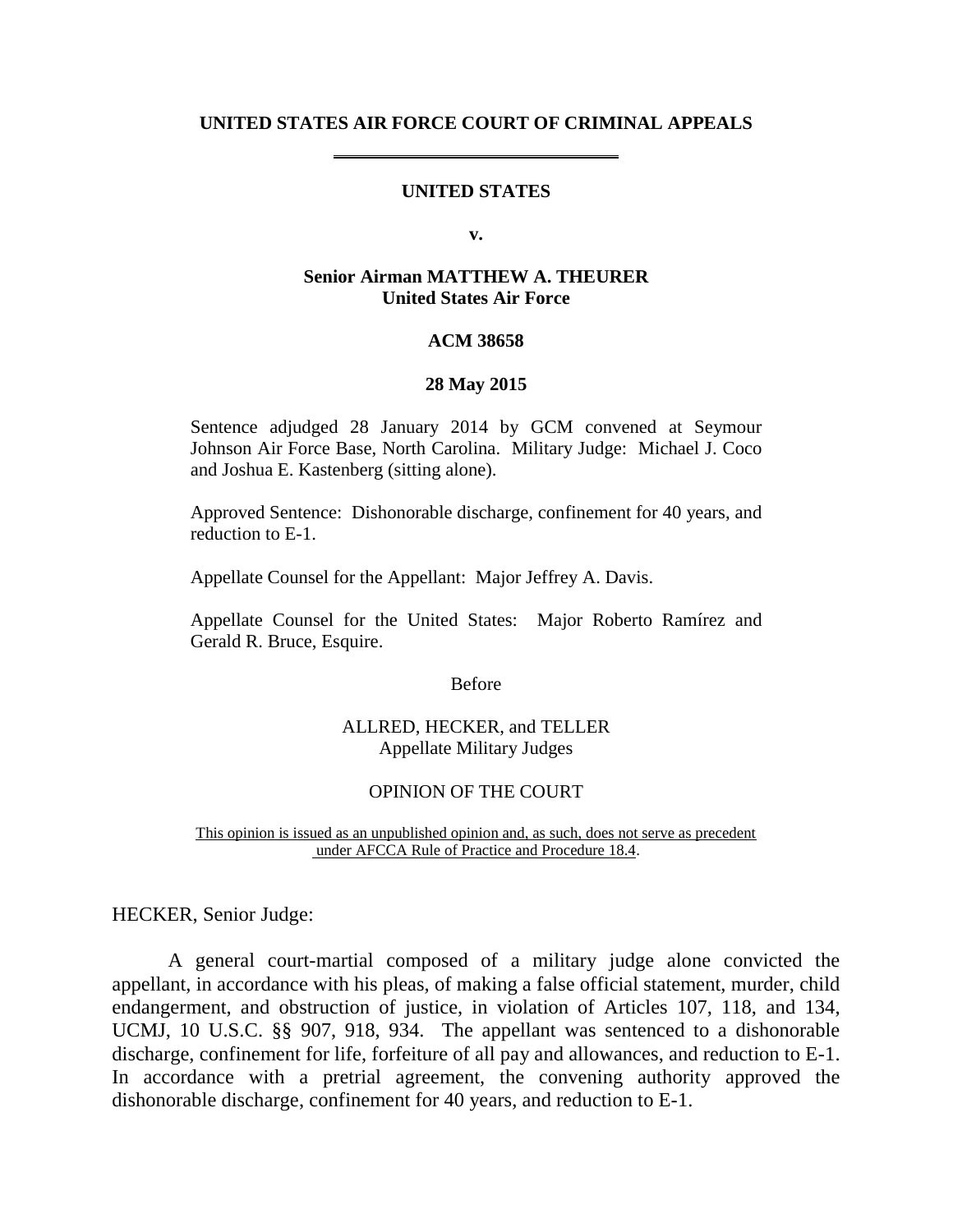On appeal, pursuant to *United States v. Grostefon*, 12 M.J. 431 (C.M.A. 1982), the appellant contends his sentence is inappropriately severe and that post-trial processing delays warrant sentence relief. Finding no error that materially prejudices a substantial right of the appellant, we affirm the findings and sentence.

## *Background*

The charges in this case revolve around the tragic death of the appellant's 14-month-old son. After the infant was born in December 2011, he lived with his mother, AJT, and the appellant on Seymour Johnson Air Force Base (AFB), North Carolina. When the infant was five months old, AJT left the appellant due to marital problems and moved to Indiana with the infant.

In late July 2012, AJT asked the appellant to retrieve the baby as she was unable to care for him. The appellant brought the baby back to Seymour Johnson AFB and the two lived on base. After the appellant was late to work on several occasions in November 2012 due to child care issues, his section chief directed him to enroll the now 11-month-old child in the base child development center (CDC). When the appellant indicated that enrollment had occurred, his unit put him on a modified work schedule to accommodate the childcare center's limited hours. In fact, the appellant had completed paperwork to enroll the infant, but never took him to the CDC, despite the child being accepted.

In early December 2012, the appellant moved a woman he had met online into his on base house. She cared for the child for approximately one month, before she was ordered off base in early January 2013 due to improper sponsorship by the appellant.

From that time forward, the appellant would leave the child alone in the house each day while he went to work. The child would be left in his crib or on the floor for at least 12 hours per day, without adequate food, hydration, or supervision. In his guilty plea inquiry, the appellant stated he would feed his son in the morning and the evenings, but often did not give him age appropriate food. On one occasion in January 2013, he left the child for approximately 24 hours while he traveled to meet a woman he met on a dating website. Throughout this time period, the appellant did not seek assistance and turned down several offers of assistance from friends, none of whom understood the severity of the situation. The appellant told investigators he could see the child was getting skinnier, but he did not take him for medical care because he was afraid of what would happen.

According to the appellant, on 15 February 2013, he gave the child a cup of milk and a piece of toast and left him alone in the house for over 12 hours. He returned home and eventually went to check on his son. The child was lifeless on the floor. The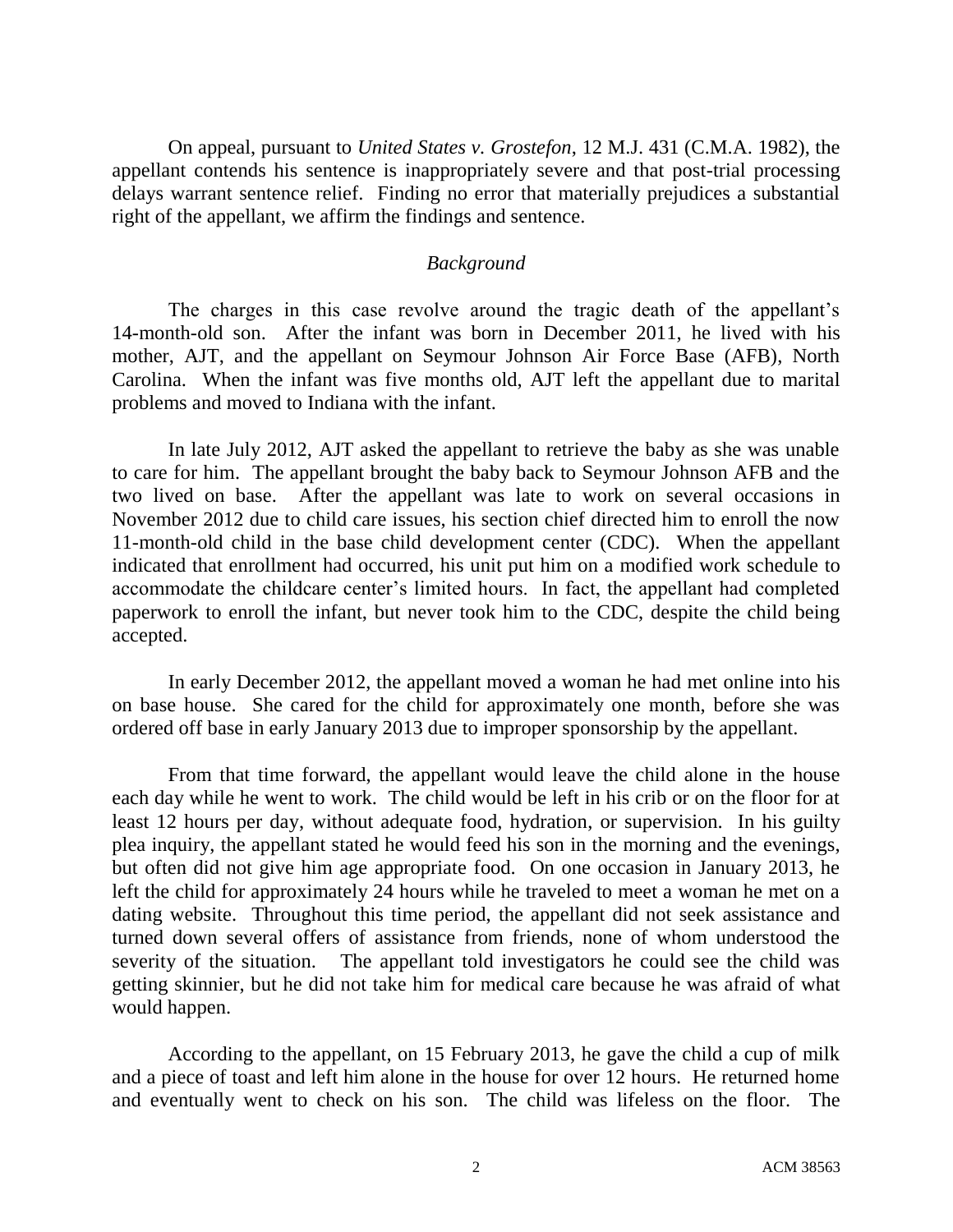appellant stated he became distraught, placed the child in multiple trash bags and put him in his car, along with his luggage for his planned trip to visit the woman in South Carolina. He threw his son's body into the woods and continued with his trip.

Beginning the day the child died, the appellant started lying to family members about the status of the child. By 10 March 2013, AJT and her family became suspicious and contacted the base command post. When asked by personnel from his unit, the appellant said the child had been sick but that he had been in contact with a doctor. Later that evening, the appellant was directed by personnel from his chain of command to return home for an inspection. His house was found to be in an unsanitary and unlivable condition, and the appellant falsely told his first sergeant that the child was with an off-base babysitter. The next day, the house again failed inspection, and the appellant was ordered to have the child home the following day, when another inspection would occur. The appellant attempted suicide that night and ultimately admitted that his son was "gone" and had died in February.

Under rights advisement, the appellant admitted to the events surrounding the child's death and provided information on where his body could be found. A subsequent autopsy revealed the emaciated child died from severe malnutrition as a result of neglect. The child's body weighed just under 14 pounds, which is under the 5th percentile for children that age. There were no signs of physical abuse.

The appellant pled guilty to murdering his son by engaging in the inherently dangerous acts of starvation and maltreatment. He admitted that leaving his young child alone in the manner described above and his failure to seek medical treatment for the child demonstrated a wanton disregard for human life, and that he knew death or great bodily harm was a probable consequence of his failure to feed and hydrate the child. He admitted he could have done so or had others take care of the child if he had wanted. The appellant also pled guilty to child endangerment for leaving the child alone and failing to adequately feed and obtain medical care for him.

The appellant also pled guilty to obstructing justice by wrapping his son's body in trash bags and leaving it beside a road. For stating on 10 March 2013 that his child was with an off-base babysitter when, in fact, he was dead, the appellant pled guilty to making a false official statement.

## *Sentence Appropriateness*

Pursuant to *Grostefon*, the appellant asserts that his sentence is inappropriately severe based on sentence comparisons. To support this claim, he cites two cases referenced in his clemency submission to the convening authority, and argues that his sentence to 40 years confinement is inappropriately severe when compared to the sentences in those cases.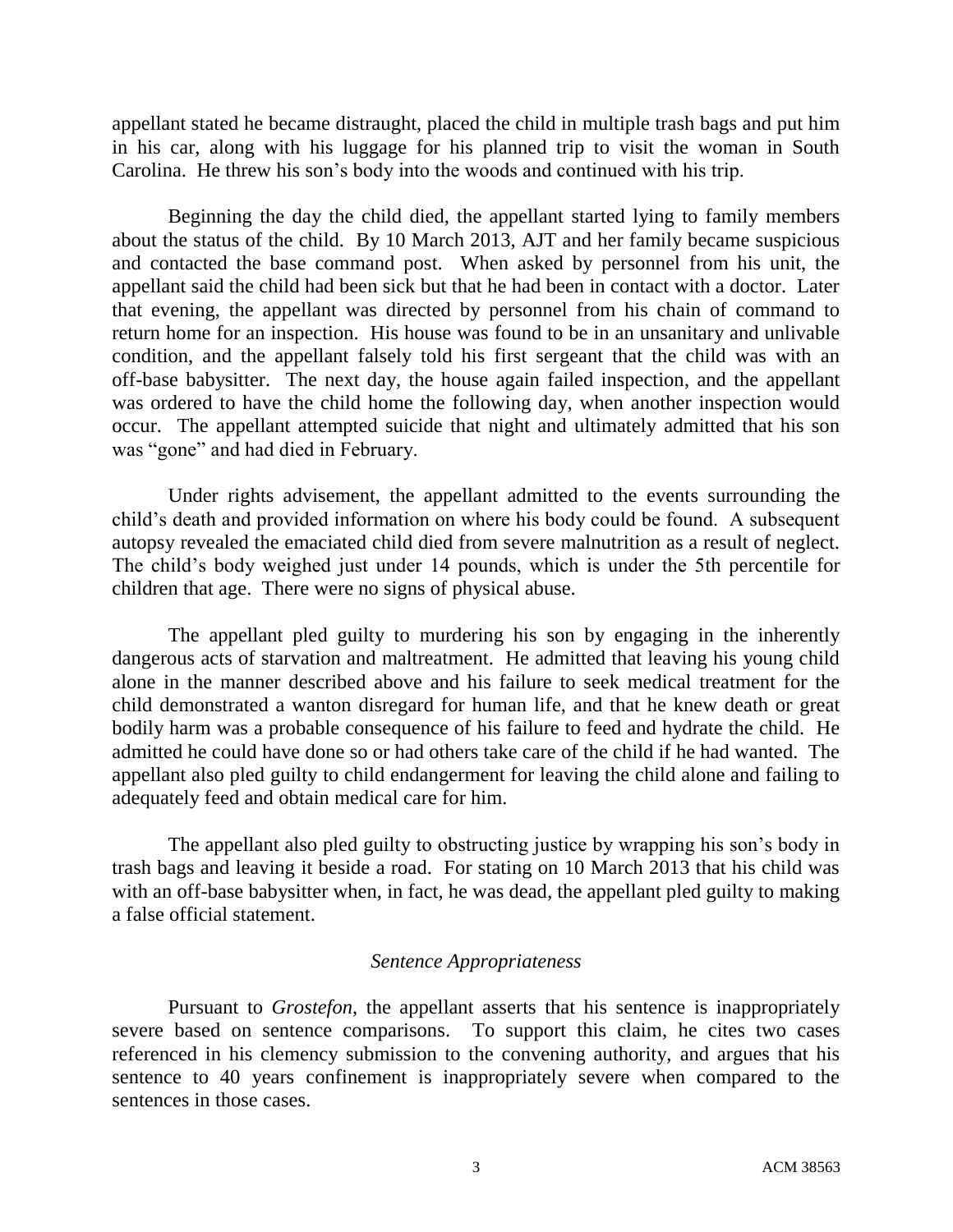This court reviews sentence appropriateness de novo. *United States v. Lane*, 64 M.J. 1, 2 (C.A.A.F. 2006). We "may affirm only such findings of guilty and the sentence or such part or amount of the sentence, as [we find] correct in law and fact and determine. The basis of the entire record, should be approved." Article 66(c), UCMJ, 10 U.S.C. § 866(c). "We assess sentence appropriateness by considering the particular appellant, the nature and seriousness of the offenses, the appellant's record of service, and all matters contained in the record of trial." *United States v. Anderson*, 67 M.J. 703, 705 (A.F. Ct. Crim. App. 2009). Although we are accorded great discretion in determining whether a particular sentence is appropriate, we are not authorized to engage in exercises of clemency. *United States v. Nerad*, 69 M.J. 138, 146 (C.A.A.F. 2010).

In exercising sentence appropriateness review, "[t]he Courts of Criminal Appeals are required to engage in sentence comparison only 'in those rare instances in which sentence appropriateness can be fairly determined only by reference to disparate sentences adjudged in closely related cases.'" *United States v. Sothen*, 54 M.J. 294, 296 (C.A.A.F. 2001) (quoting *United States v. Ballard*, 20 M.J. 282, 283 (C.M.A. 1985)). An appellant bears the burden of demonstrating that any cited cases are "closely related" to the appellant's case and the sentences are "highly disparate." *United States v. Lacy*, 50 M.J. 286, 288 (C.A.A.F. 1999). Closely related cases include those which pertain to "coactors involved in a common crime, servicemembers involved in a common or parallel scheme, or some other direct nexus between the servicemembers whose sentences are sought to be compared." *Id.* If the appellant meets his or her burden to demonstrate closely related cases involve highly disparate sentences, the government "must show that there is a rational basis for the disparity." *Id.*

We reject the appellant's invitation to engage in sentence comparison. The cases he cites do not involve coactors involved in a common crime, servicemembers involved in a common or parallel scheme, or some other direct nexus between the servicemembers. Although each case<sup>\*</sup> involved the death of a child, this falls short of the requirement that the referenced cases be "closely related." There is no direct nexus between the three perpetrators (the appellant and the other two cases) in these cases and as such, the appellant has failed to meet his burden of demonstrating that the cases are closely related.

We next consider whether the appellant's sentence was appropriate "judged by 'individualized consideration' of the [appellant] 'on the basis of the nature and seriousness of the offense and the character of the offender.'" *United States v. Snelling*, 14 M.J. 267, 268 (quoting *United States v. Mamaluy*, 27 C.M.R. 176, 180–81 (C.M.A. 1959)). We have given individualized consideration to this particular appellant, the

 $\overline{a}$ 

<sup>\*</sup> In one case, a civilian spouse of an active duty Airman was convicted by a civilian jury in Texas for the starvation death of her 22-month old-daughter, and received a 30-year prison sentence. The other case involved an active duty Airman who was convicted of the involuntary manslaughter of his 7-week-old baby and was sentenced to 5 years of confinement.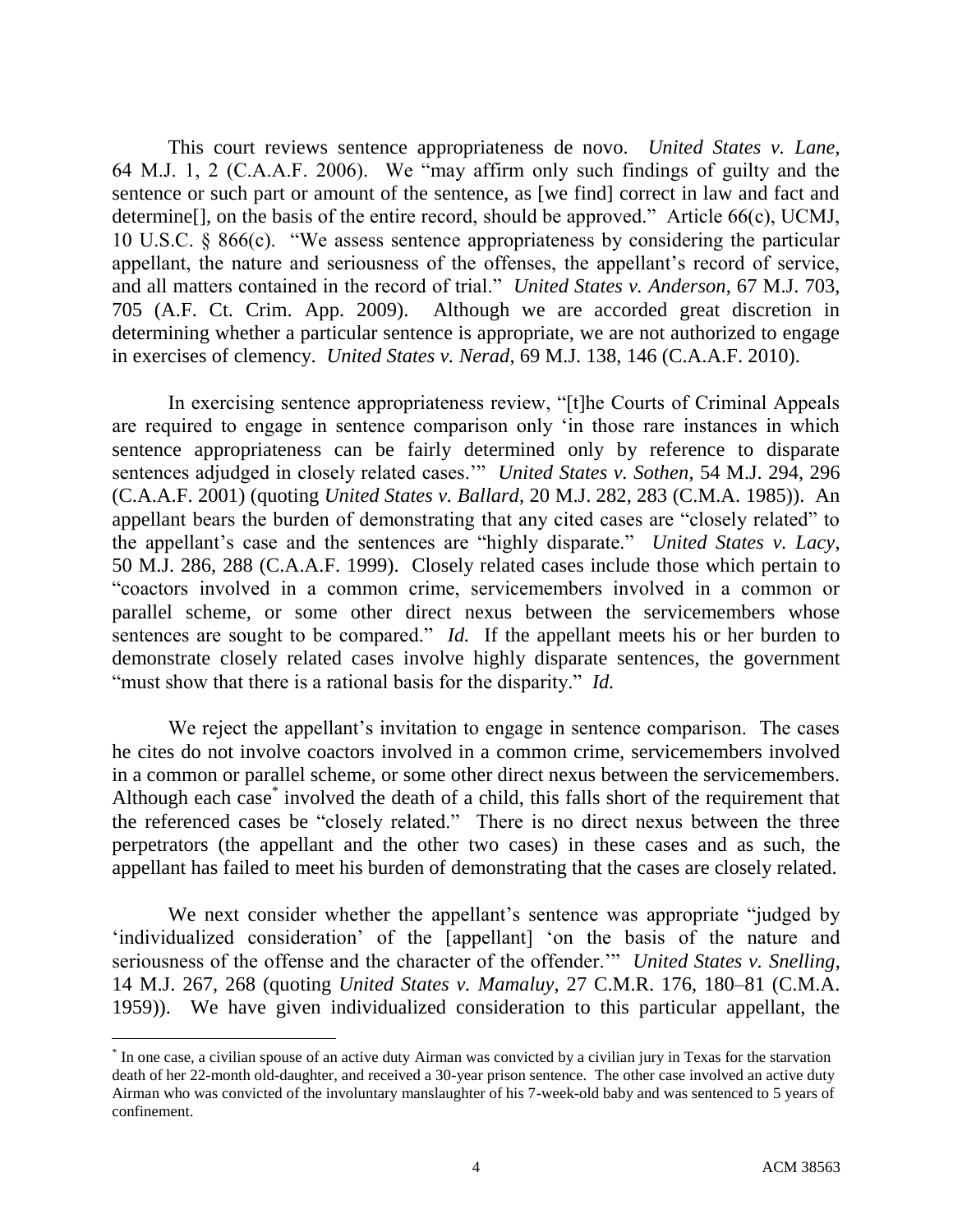nature and seriousness of the offenses, the appellant's record of service, and all other matters contained in the record of trial. We find the approved sentence was clearly within the discretion of the convening authority, was appropriate in this case, and was not inappropriately severe.

# *Appellate Review Time Standards*

The appellant asserts he is entitled to relief because the government violated his due process right to timely post-trial processing of his case when 184 days elapsed after trial before the convening authority took action.

We review claims that an appellant was denied his due process right to speedy post-trial processing de novo. *United States v. Moreno*, 63 M.J. 129, 142 (C.A.A.F. 2006). In conducting this review, we assess the four factors laid out in *Barker v. Wingo*, 407 U.S. 514, 530 (1972): "(1) the length of the delay; (2) the reasons for the delay; (3) the appellant's assertion of the right to timely review and appeal; and (4) prejudice." *Moreno*, 63 M.J. at 135 (citing *United States v. Jones*, 61 M.J. 80, 83 (C.A.A.F. 2005)); *see also United States v. Toohey*, 60 M.J. 100, 102 (C.A.A.F. 2004). There is a presumption of unreasonable delay when the convening authority does not take action within 120 days of the completion of trial. *Moreno*, 63 M.J. at 142. As the convening authority's action did not take place within 120 days of the completion of trial, the length of the delay is unreasonable on its face, and we proceed to an analysis of the remaining three *Barker* factors.

Through a chronology included within the record of trial, the government provides reasons for the delay. The appellant's trial concluded on 28 January 2014. The record of trial was completed 23 days later but was not authenticated by the military judge until 11 April 2014 (day 73 following trial). The staff judge advocate's recommendation (SJAR) was not served on defense counsel until almost a month later (day 98). The defense requested, and was given, a five-day extension in the deadline for the clemency submission, making the defense submission due on day 115. The defense submitted its clemency package on that day, but two weeks later the convening authority requested additional information from the defense regarding its request for waiver of forfeitures. The convening authority granted the defense request that he delay action in the case while the defense gathered the required documentation. The totality of this information was not produced by the defense until 21 July 2014, and the convening authority took action in the case 10 days later.

When considered in its totality, the second *Barker* factor weighs slightly in favor of the appellant. Although there were delays in the government's accomplishment of several steps within the post-trial processing, the primary delay resulted from the defense gathering material that the convening authority required prior to approving waiver of forfeitures. We recognize that if the initial processing of the case had been faster, the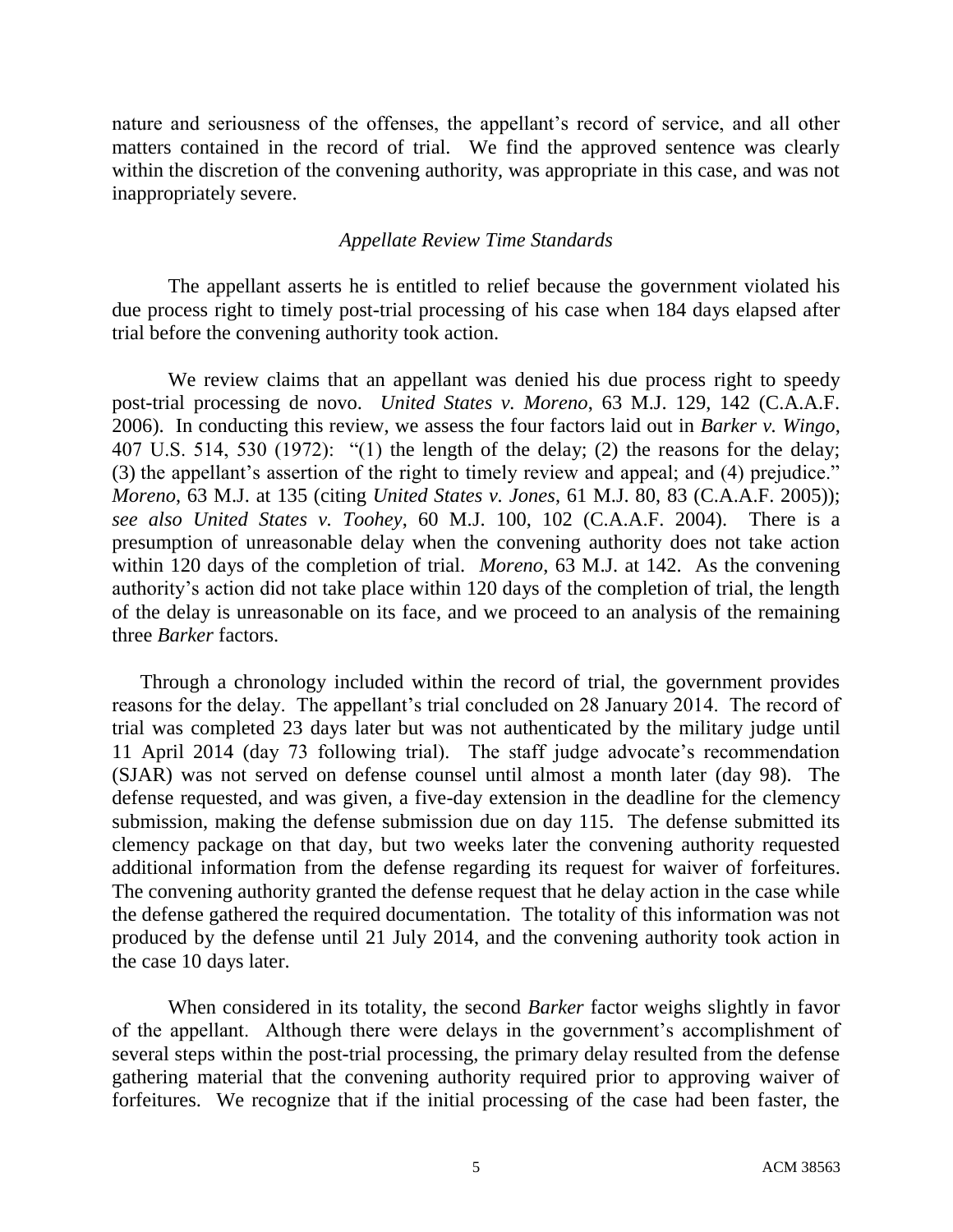time required for the appellant to meet that requirement would have been within the 120-day time period.

For the third factor, although the government carries the primary responsibility for speedy post-trial processing, *United States v. Bodkins*, 60 M.J. 322, 323–24 (C.A.A.F. 2004), the appellant did not assert his right to speedy post-trial processing until now on appeal, never asserting this right during the time of this initial delay.

Finally, on the fourth factor, the appellant fails to articulate any prejudice in this case. When there is no showing of prejudice under the fourth factor, "we will find a due process violation only when, in balancing the other three factors, the delay is so egregious that tolerating it would adversely affect the public's perception of the fairness and integrity of the military justice system." *United States v. Toohey*, 63 M.J. 353, 361–62 (C.A.A.F. 2006). Having considered the totality of the circumstances and the entire record, when we balance the other three factors, we find the post-trial delay in this case to not be so egregious as to adversely affect the public's perception of fairness and integrity of the military justice system. We are convinced the error is harmless beyond a reasonable doubt.

While we find the post-trial delay was harmless, that does not end our analysis. Article 66(c), UCMJ, empowers appellate courts to grant sentence relief for excessive post-trial delay without the showing of actual prejudice required by Article 59(a), UCMJ, 10 U.S.C. § 859(a). *United States v. Tardif*, 57 M.J. 219, 224 (C.A.A.F. 2002); *see also United States v. Harvey*, 64 M.J. 13, 24 (C.A.A.F. 2006). In *United States v. Brown*, 62 M.J. 602, 606–07 (N.M. Ct. Crim. App. 2005), our Navy and Marine Court colleagues identified a "non-exhaustive" list of factors to consider in evaluating whether Article 66(c), UCMJ, relief should be granted for post-trial delay. Among the non-prejudicial factors are the length and reasons for the delay; the length and complexity of the record; the offenses involved; and the evidence of bad faith or gross negligence in the post-trial process. *Id.* at 607. Although the record of trial was not long or complex, we nevertheless find there was no bad faith or gross negligence in the post-trial processing and the length of delay was minimal. We conclude that sentence relief under Article 66, UCMJ, is not warranted.

# *Conclusion*

The approved findings and the sentence are correct in law and fact, and no error materially prejudicial to the substantial rights of the appellant occurred. Articles 59(a) and 66(c), UCMJ.